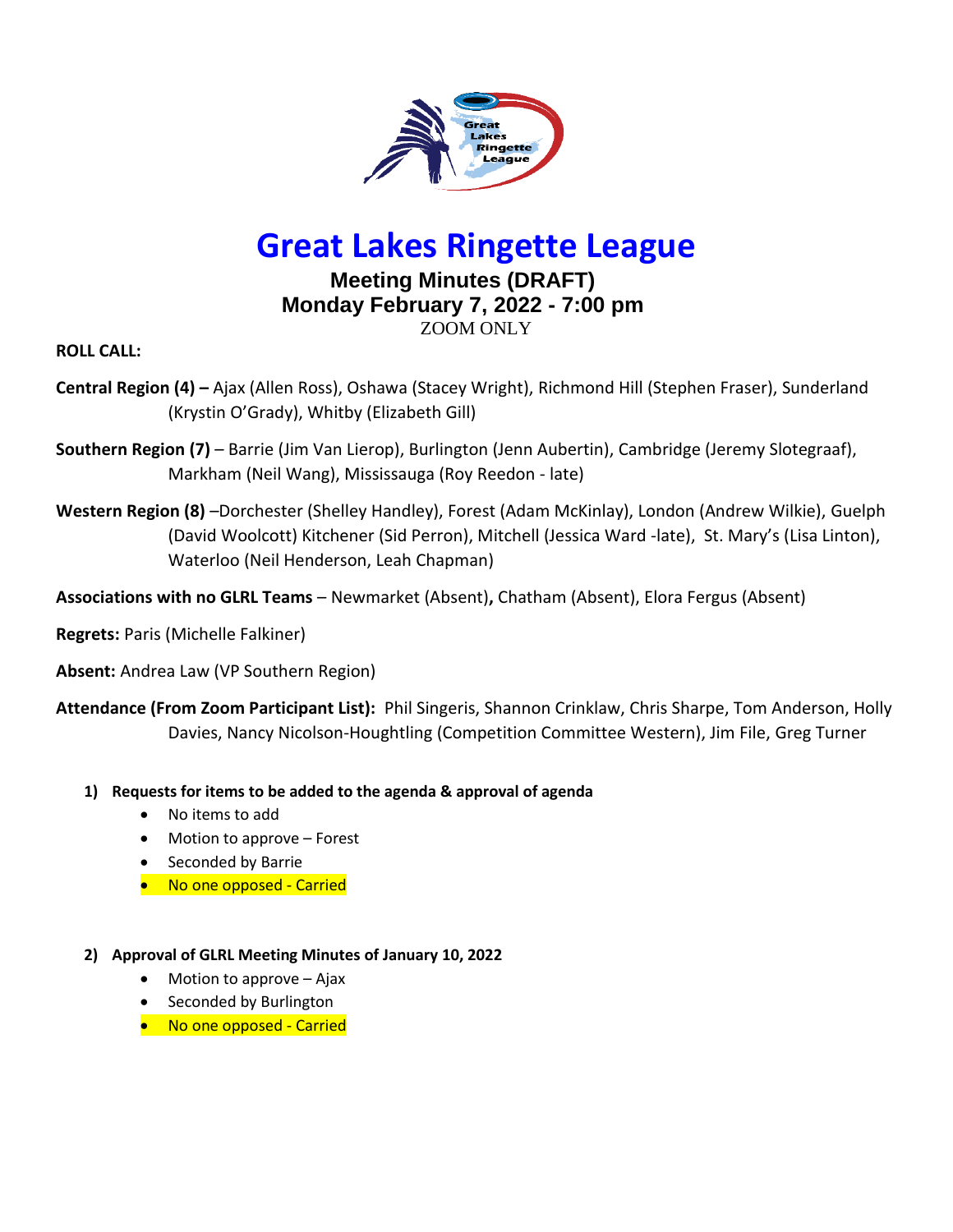#### **2021 – 2022 GLRL Executive Officers**

- President Phil Singeris
- Vice President Jim File
- 
- 
- Past President Greg Turner
- Central Region Rep Holly Davies
- Southern Region Rep Roy Reedon
- Western Region Rep Shelley Handley
- 
- 
- Secretary  **Shannon Crinklaw**
- Treasurer Tom Anderson
	-
	-
	-
	-
- **3) GLRL Season Schedule** 
	- Goal is to complete 16 games for each team
	- Extend season to end of March & into April if necessary (after Provincials)
	- Remaining Games to be Rescheduled (March  $31<sup>st</sup>$  default date) See List Below

| Games by        | Games by           |                   |
|-----------------|--------------------|-------------------|
| <b>Division</b> | <b>Association</b> |                   |
| $U12A - 9$      | Burlington - 3     | Mississauga - 4   |
| $U14A - 3$      | Cambridge - 1      | Oshawa - 5        |
| U14AA - 7       | Dorchester - 2     | Richmond Hill - 9 |
| $U16A - 6$      | Forest - 3         | St Mary's - 2     |
| U16AA - 11      | Guelph - 1         | Sunderland - 2    |
| $U19A - 4$      | Kitchener - 4      | Waterloo - 1      |
| U19AA - 2       | London - 1         | Whitby -3         |
|                 | Markham - 1        |                   |

# **42 GAMES REMAINING TO BE RESCHEDULED (as of Feb 7th)**

## Meeting Discussion:

- Originally had approx. 160 games to be re-scheduled
- Now there are approx. 40 more games to be re-scheduled as of today
- A few teams stated they don't want to play after provincials because parents didn't sign up for extended season
- The majority of teams that have been involved and asked just want to play
- League play is important as well as end of year provincial tournaments
- Some centres are struggling with ice time, have heard some associations were going to have 3 games in a day. o 2 games/day and 4 games/weekend should be considered the maximum
- Open the Floor Comments/Questions
	- o No comments
- Request to have each Association provide comments on how re-scheduling is going and any issues

| Association | # of games | <b>Comments on Scheduling Games</b>                                     |
|-------------|------------|-------------------------------------------------------------------------|
| Burlington  | 3          | Having some ice issues. U19AA coach working to get the game scheduled   |
|             |            | and some emails are going back and forth for U16AA games. There is open |
|             |            | communication and trying to make it happen.                             |
| Cambridge   |            | Game being played against Waterloo tomorrow night. Need to reach out    |
|             |            | to Waterloo to make another game happen but may need Waterloo ice.      |
|             |            | Will be looking to play during the week.                                |
| Dorchester  |            | U12A game against London but reshuffle occurred, and they don't want to |
|             |            | play Dorchester's U12A team. Need to re-schedule and will reach out.    |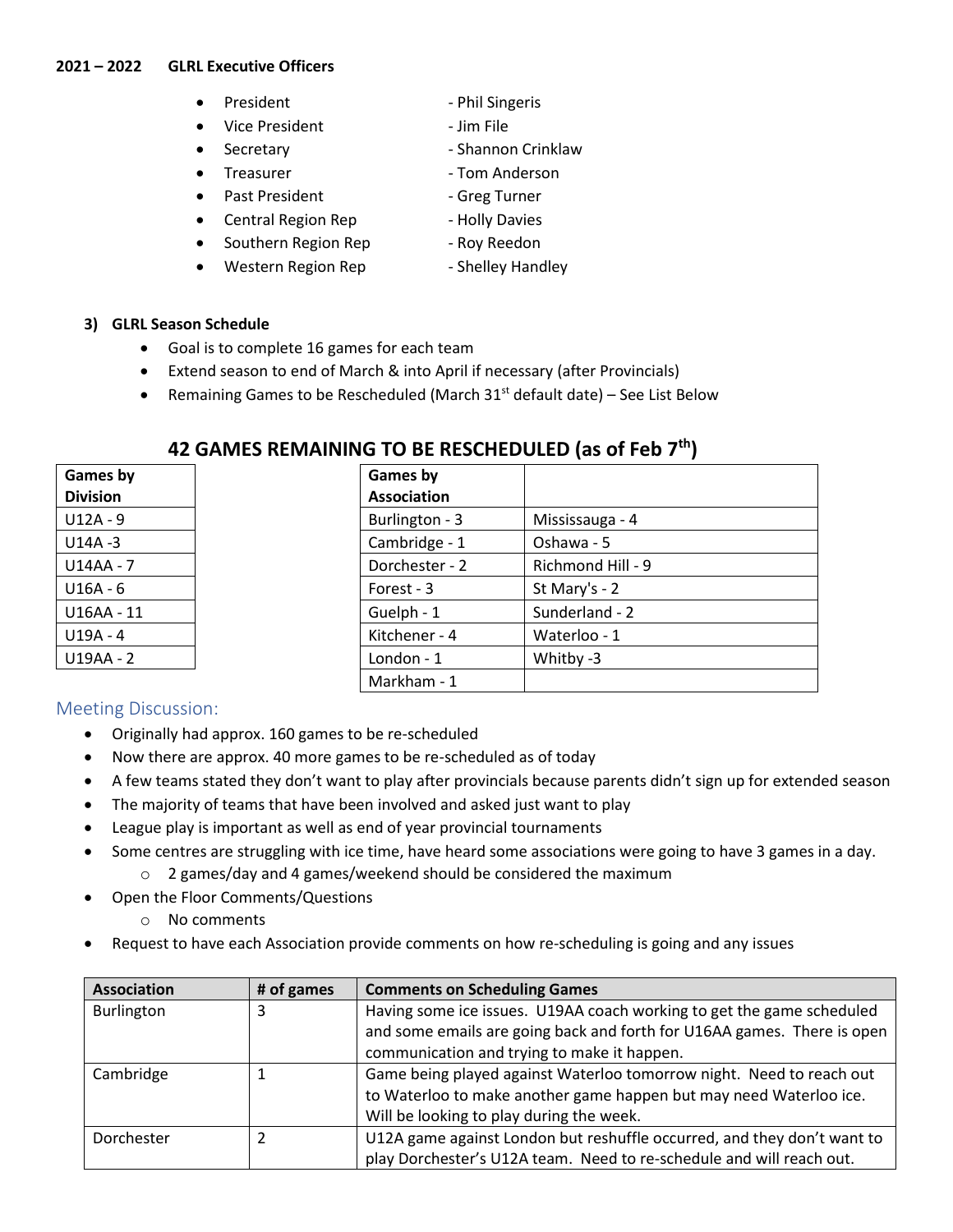|                      |                | U16AA time offered was too late even though before provincials. Looking      |
|----------------------|----------------|------------------------------------------------------------------------------|
|                      |                | to re-schedule after provincial event.                                       |
| Forest               | 3              | One game re-scheduled this morning U12A. 2 games left to re-schedule.        |
|                      |                | U16A and U19A games to be re-scheduled. Ajax declined due to other           |
|                      |                | commitments and will be scheduled after provincials. U19A game times         |
|                      |                | sent to London and waiting on response.                                      |
|                      |                | Could the Forest vs. Ajax game played at the Ajax tournament be also         |
|                      |                | counted as league play. If both teams are agreeable to this, this could be   |
|                      |                | an option.                                                                   |
| Guelph               | 1              | U12A vs. Whitby to re-schedule. David to follow-up on the re-schedule.       |
| Kitchener            | 4              | U16AA games to be re-scheduled, shouldn't be any issues. Mississauga         |
|                      |                | was re-scheduled after some issues and trying to schedule before             |
|                      |                | provincials to make people happy.                                            |
| London               | $\mathbf{1}$   | U19A vs. Ajax game to be scheduled. Waiting to hear back from U19A           |
|                      |                | coach.                                                                       |
| Markham              | $\overline{2}$ | U16AA vs. Mississauga and U16AA vs. Richmond Hill (#5044) need to be         |
|                      |                | re-scheduled. Planning to re-schedule after provincials. Richmond Hill       |
|                      |                | would prefer to be before provincials if possible. Can reduce to one hour if |
|                      |                | needed.                                                                      |
| Mississauga          | 4              | U16AA has 3 home games to re-schedule. U16AA missed a game due to            |
|                      |                | scheduling issues and no longer wants to finish the season.                  |
|                      |                | Mississauga is working to re-schedule and reach out to Roy if further        |
|                      |                | assistance is needed.                                                        |
| Oshawa               | 5              | Barrie game is re-scheduled, waiting on Whitby coach and in progress of      |
|                      |                | scheduling the U19A games. Offered ice times to Mississauga that would       |
|                      |                | not work so will offer the end of March. U16AA have tried to re-schedule     |
|                      |                | and Mississauga stated they are too busy. The ice provided was rejected      |
|                      |                | because Mississauga had power skating.                                       |
| <b>Richmond Hill</b> | 9              | All 9 games have been agreed with opposing teams and waiting on ice          |
|                      |                | purchase agreement with Richmond hill. All before provincial events.         |
|                      |                | Hoping all requests come through from the City of Richmond Hill.             |
| St. Mary's           | $\overline{2}$ | U16A vs. Forest and vs. London to be re-scheduled. Re-scheduling in          |
|                      |                | progress. Should be good to re-schedule but may be the end of March.         |
| Sunderland           | 2              | U14A and U16A games to be re-scheduled. U16A game working with               |
|                      |                | Barrie to get in the scheduled. U14A with Richmond Hill coach has been       |
|                      |                | emailed 5 different ice times and haven't heard back from them yet. Will     |
|                      |                | most likely be weekday game. U12A also has 2 games right when                |
|                      |                | shutdown occurred, and these games don't need to re-schedule because         |
|                      |                | Sunderland will still have 16 games played without the 2 games before        |
|                      |                | Christmas.                                                                   |
| Waterloo             | 1              | Game between Waterloo U19AA teams. Can schedule in-house. Looking            |
|                      |                | for an option before provincials.                                            |
| Whitby               | 3              | The 3 games not re-scheduled are all U12A and following up with coach on     |
|                      |                | why these aren't re-scheduled.                                               |

- Some associations with Ramp are not seeing games linked need to speak to the association ice schedule to make sure each team is linked to the right site (GLRL, WRRA, etc.)
- **The fine for not playing games is \$500 per game and we want to avoid if possible but will issue fines if not trying to get re-schedules**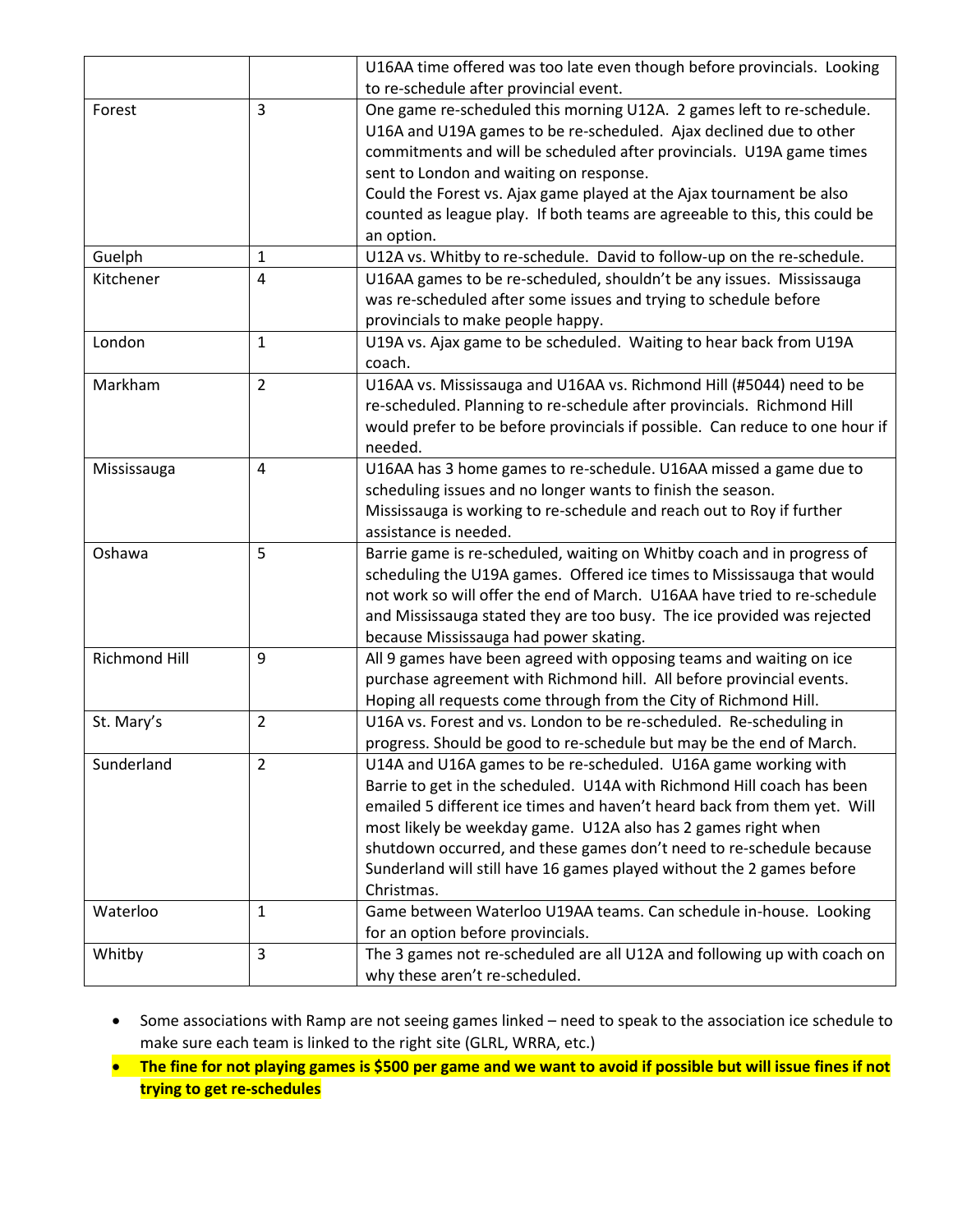#### **4) GLRL Survey – Overview of Information Collected**

- Providing an Overview of the information that was collected
- 2/3 of associations willing to play games until the end of April with 1/3 of associations saying not willing to play
- Not all associations can access ice in April/May
- 3-4 associations were willing to hold one day events, but no dates were provided
- **If you run into an issue where your association cannot schedule games due to ice availability, please let the GLRL executive know so that help can be given.**
- Some associations are running spring programs and summer programs.
- GLRL's role is to provide league play and will not be providing a spring/summer program and this will be left to the individual associations
- Tryouts will be taking place in Spring for next season as per normal procedures.
- There must be an end date to the season. The fiscal year end is March  $31^{st}$ .

#### **5) U12A – Year End Regionals**

- Survey given out to U12A teams, and most teams were willing to go to either tournament
- Only switch ended up being Dorchester going to Hamilton and Ajax going to London
- Jim Van Lierop confirmed that 2 Northern teams will be joining the Hamilton event to have a 10-team loop. Still working on format for Hamilton event. Details to be provided this week.
- London tournament will have 4 game guarantees with a bronze and gold medal game
- Score2Stats is up for London tournament for teams to register and includes hotel information

#### **HAMILTON (8 GLRL Teams) Apr 13-15**

Barrie Burlington Cambridge Richmond Hill Oshawa Whitby Sunderland Dorchester + 2 Northern Teams

#### **LONDON (6 GLRL Teams) Mar 25-27**

| Forest         |
|----------------|
| Guelph         |
| London         |
| Mitchell       |
| Waterloo       |
| Ajax/Pickering |

#### **6) GLRL Rules Changes**

- **- Rules Review Sub-Committee Established**
	- o Phil Singeris
	- o Shannon Crinklaw
	- o Neil Henderson
	- o Michelle Falkiner
	- o Elizabeth Gill
	- o Roy Reedon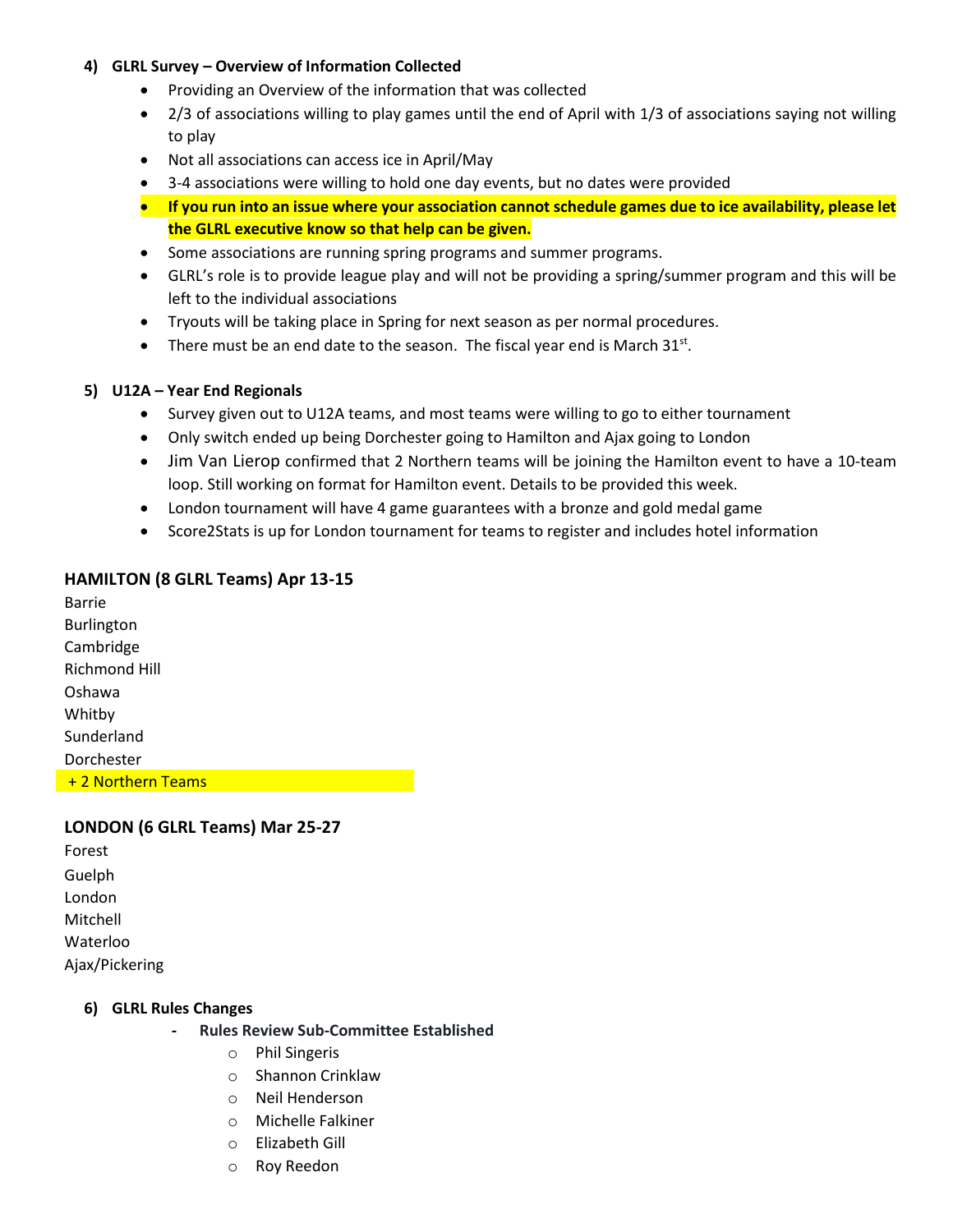- First review meeting took place to review the rules and actions taken away by each person to make updates
- The goal of the committee is for recommendations to go to the board. Board will approve and take results to the AGM meeting.
- Next meeting is on February 17, 2022.
- Dorchester asking if GLRL is putting out any requirements around boys attending tryouts that everyone will need to follow
	- $\circ$  GLRL is responsible for the league play, not how to run tryouts and that is left to the associations
	- $\circ$  GLRL is creating team declaration forms declaring teams as Mixed or female only
- Request for Western region to share the guide for team formation with Central and Southern region. There is a guide that won't be ready.
- Shelley shared Google Form that Western region is using to have players declare intents.
	- $\circ$  Can see all the responses and help determine if tryouts will be female only or not
- Concerns about asking players the mixed/female question this far in advance because believe that players don't understand what they are asking.
	- $\circ$  Tryout guide is also provided with a link to Ringette Ontario guidelines about mixed/female league information for review
- President of Association (Tom Anderson) doesn't feel like he is equipped to answer a lot of the question on mixed/female leagues and guidance is needed from Ringette Ontario
- Jim File suggested that GLRL could help govern this issue, but rebuttal for associations to be accountable and are willing to share. Western Region has a committee to assist with getting the forms in place and although there may be room for improvement, they need to get things in place.
- Western Region Current Form does not ask for the player's gender. Can make team decisions based on who is willing to play in mixed team or female only team.

#### **7) Gord Bell Award – Applications due Apr 30, 2022**

- Accept applications until April 30<sup>th</sup>
- Committee to select winners
- Winners announced at AGM
- Eligible players are a Player who is current player playing in this season and moving onto post-secondary education
- Applications to be sent to the GLRL rep then sent to Phil or Greg.
- Updated Application form will be updated on the Website for Tuesday February 8, 2022
- Responsibility of the GLRL rep to communicate this to the association

#### **8) Other Business**

- Forest asked how Provincial Rankings will be done
	- Chris Sharpe was able to address that there will be no rankings
	- Random selection
- Covid Update from Chris Sharpe
	- Health attestations must be completed for every single ice time
	- Coaches should be checking and not allowing players to go in the dressing room or on the ice
	- Every ice time including practices or games
	- The reason for this liability for Ringette Ontario
	- RAMP update was completed on Sunday
	- Every team is supposed to have a Covid Safety Leader
	- Keep in mind that each league controls questions separate from association RAMP questions